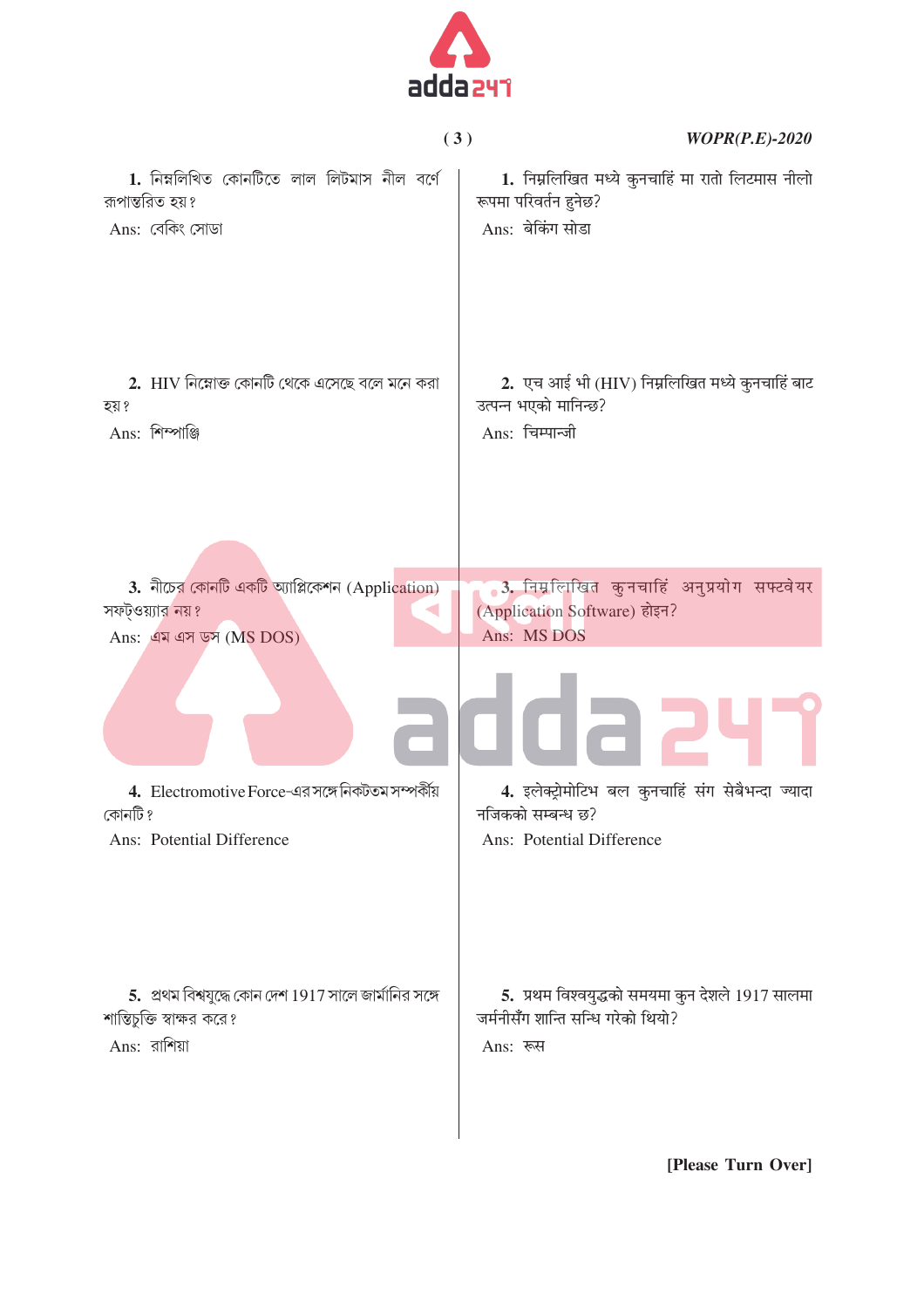| $WOPR(P.E)-2020$                                        | (4)                                                  |
|---------------------------------------------------------|------------------------------------------------------|
| 6. কর্কটক্রান্তি রেখা নিম্নোক্ত কোন রাজ্যগুলির উপর      | 6. कर्कट रेखा (Tropic of Cancer) कुनचाहिं राज्यहरूको |
| দিয়ে গেছে?                                             | माथिबाट गएको छ?                                      |
| $1.$ গুজরাট                                             | 1. गुजरात                                            |
| 2. $\Delta$ বাড়খণ্ড                                    | 2. झारखण्ड                                           |
| $3.$ অসম                                                | 3. असम                                               |
| 4. মিজোরাম                                              | 4. मिजोरम                                            |
| Ans: $1, 2 \& 4$                                        | Ans: $1, 274$                                        |
| 7. কোন বিষয়ে অভিজিৎ বিনায়ক ব্যানার্জী নোবেল           | 7. अभिजित विनायक बनर्जीलाई कुन क्षेत्रमा नोबेल       |
| পুরস্কার পেয়েছিলেন?                                    | पुरस्कार प्रदान गरिएको थियो?                         |
| Ans: অর্থনীতি                                           | Ans: अर्थशास्त्र                                     |
| 8. নিম্নোক্ত কোন গুহা চিত্রশৈলী গৌতম বুদ্ধের জীবন ও     | 8. तलका मध्ये कुन गुफा चित्र बुद्धंको जीवनमा र जातक  |
| জাতক সম্পৰ্কীয়?                                        | संग सम्बद्धित छ?                                     |
| Ans: অজন্তা ম্যুরাল                                     | Ans: अजन्ता भित्तिचित्र                              |
| 9. 2022 সালের কমনওয়েলথ গেমস্ কোন শহরে                  | 9. 2022 सालमा कुन सहरले Commonwealth                 |
| অনুষ্ঠিত হবে?                                           | Games आयोजना गर्नेछ?                                 |
| Ans: বাৰ্মিংহ্যাম                                       | Ans: बर्मिङ्घम                                       |
| $10.$ পশ্চিমবঙ্গে কোন বছর 'স্বাস্থ্যসাথী' প্রকল্প প্রথম | 10. पश्चिम बंगालमा 'स्वास्थ्यसाथी' पहिलो पटक कुन     |
| ঘোষিত হয়?                                              | सालमा घोषणा गरिएको थियो?                             |
| Ans: 2016                                               | Ans: 2016                                            |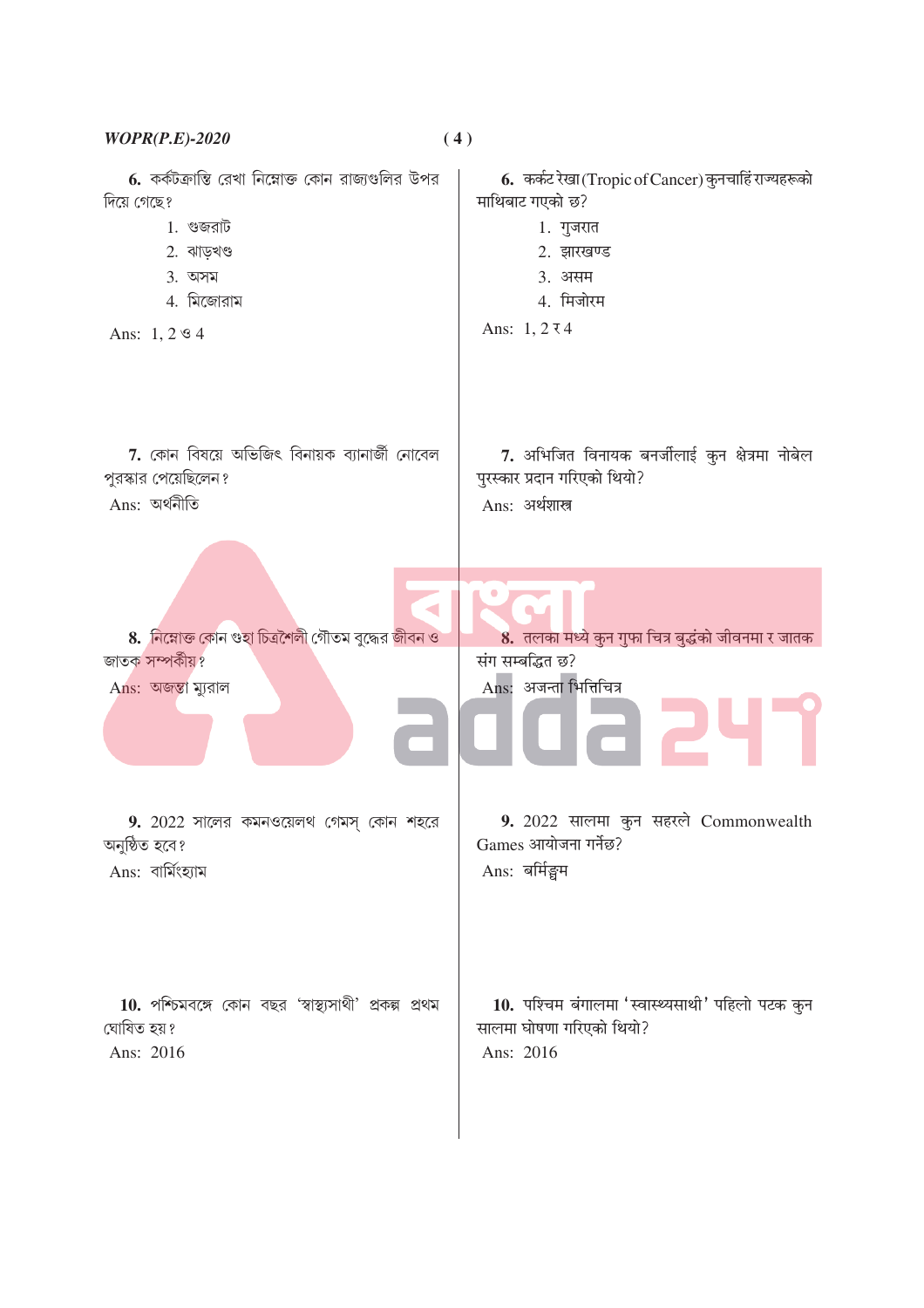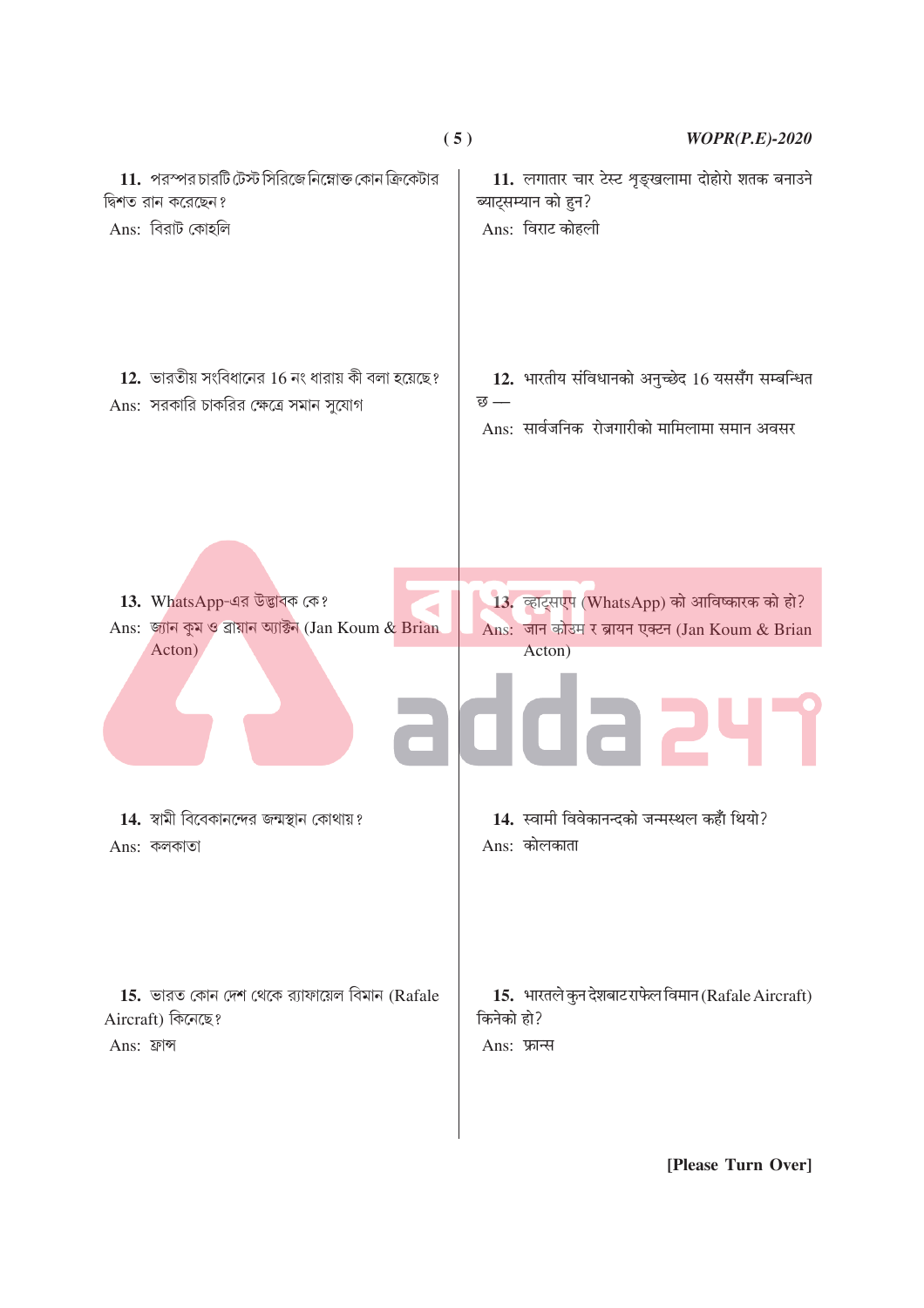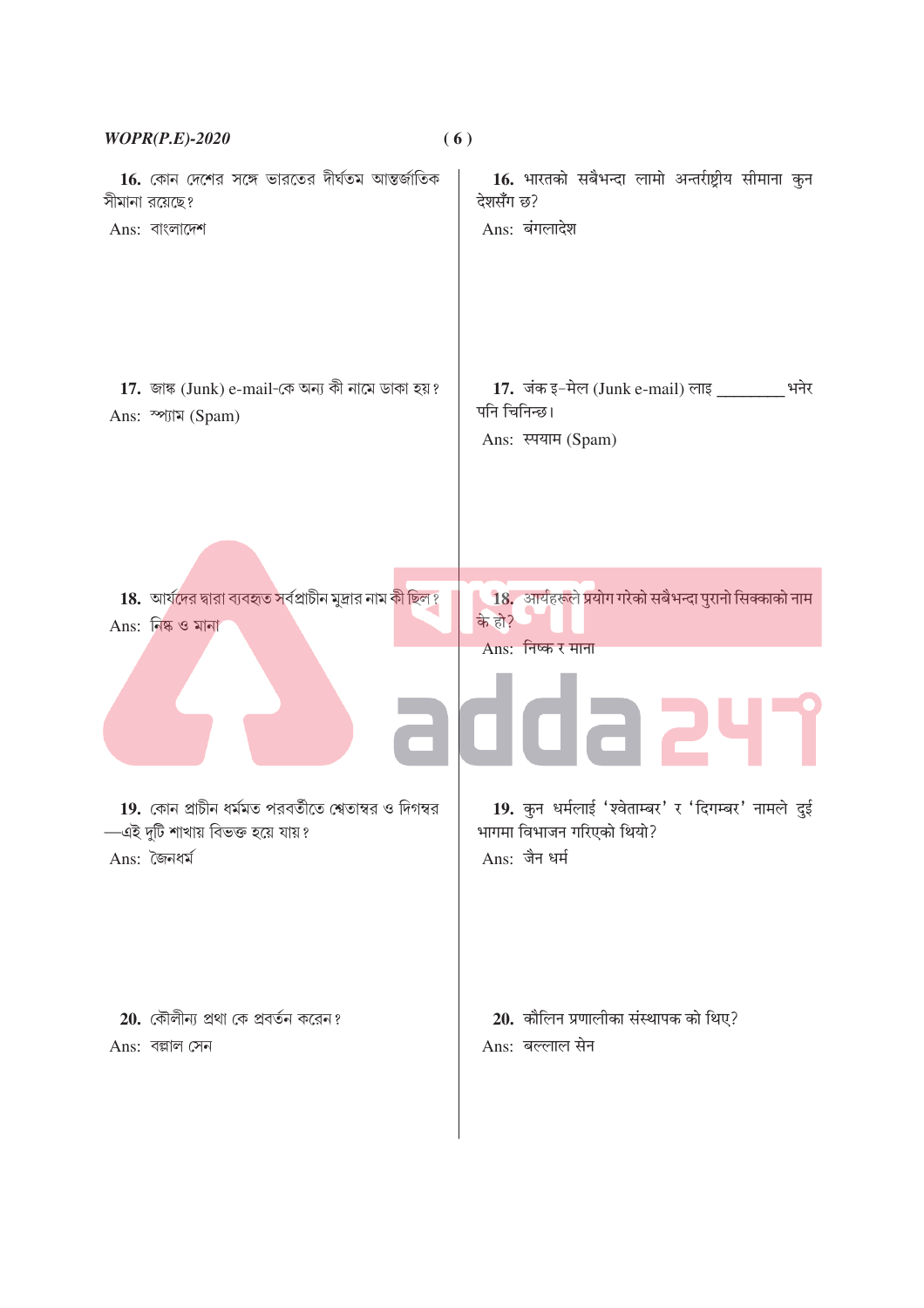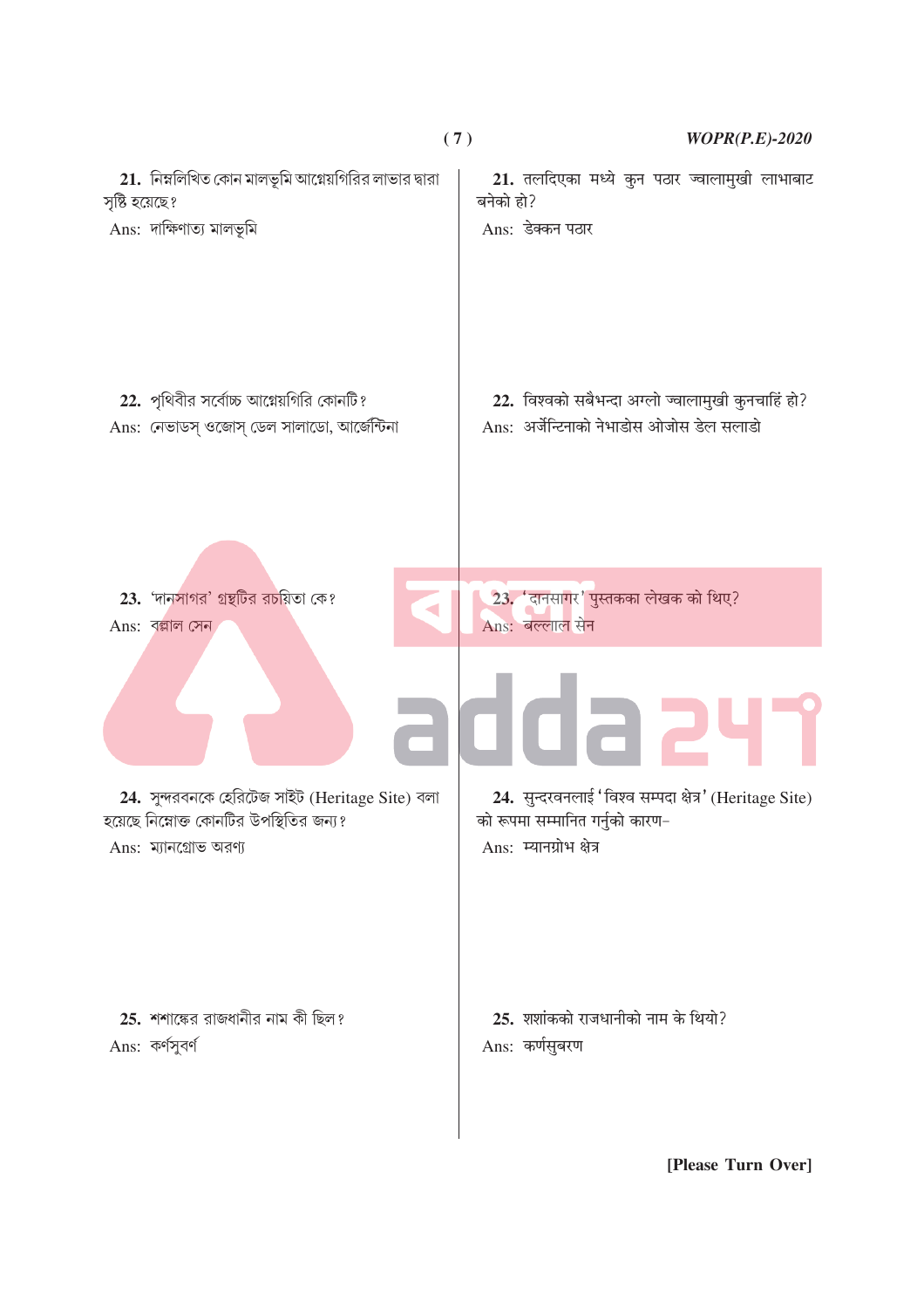| $WOPR(P.E)-2020$                                        | (8)                                              |
|---------------------------------------------------------|--------------------------------------------------|
| 26. ভারতের বৃহত্তম মিষ্টি জলের হুদ কোনটি?               | 26. भारतको सबैभन्दा ठूलो ताजा पानीको ताल हो—     |
| Ans: উলার                                               | Ans: वूलर                                        |
| 27. আলেকজান্ডার দ্য গ্রেট-এর পরামর্শদাতা কে ছিলেন ?     | 27. अलेक्जेंडर दि ग्रेटका सल्लाहाकार को थिए?     |
| $Ans:$ অ্যারিস্টটল                                      | Ans: एरिस्टोटल                                   |
| 28. কোন অ্যাসিড-এর অপর নাম 'Oil of Vitriol'?            | 28. 'भिट्ठिओलको तेल' (Oil of Vitriol) भनेर कुन   |
| Ans: $H2SO4$                                            | एसिडलाई चिनिन्छ?                                 |
| ◀                                                       | Ans: $H_2SO_4$                                   |
| 29. ৱিটিশ সরকার কত সালে ভারতবর্ষে রাওলাট আইন            | 29. ब्रिटिश सरकारले भारतमा राउलेट ऐन कहिले पारित |
| পাস করেন?                                               | गरेको थियो?                                      |
| Ans: 1919                                               | Ans: 1919                                        |
| 30. কোন রাজ্য দ্বিখণ্ডিত হয়ে পৃথক ছত্তিশগড় রাজ্য গঠিত | 30. 'छत्तीसगढ़' राज्य बनाउनको लागि कुन राज्य को  |
| হয় ?                                                   | विभाजन गरिएको थियो?                              |
| Ans: মধ্যপ্রদেশ                                         | Ans: मध्यप्रदेश                                  |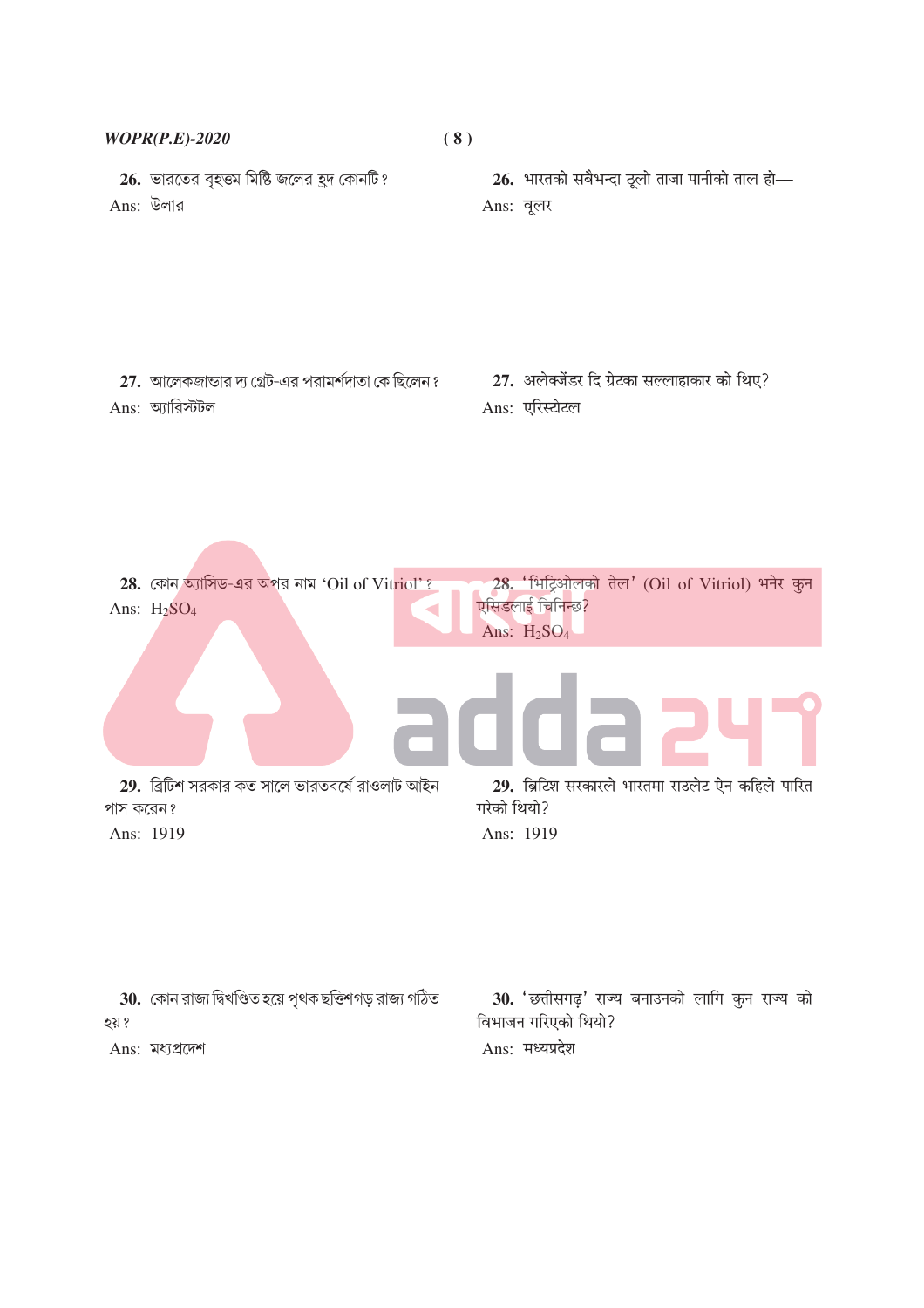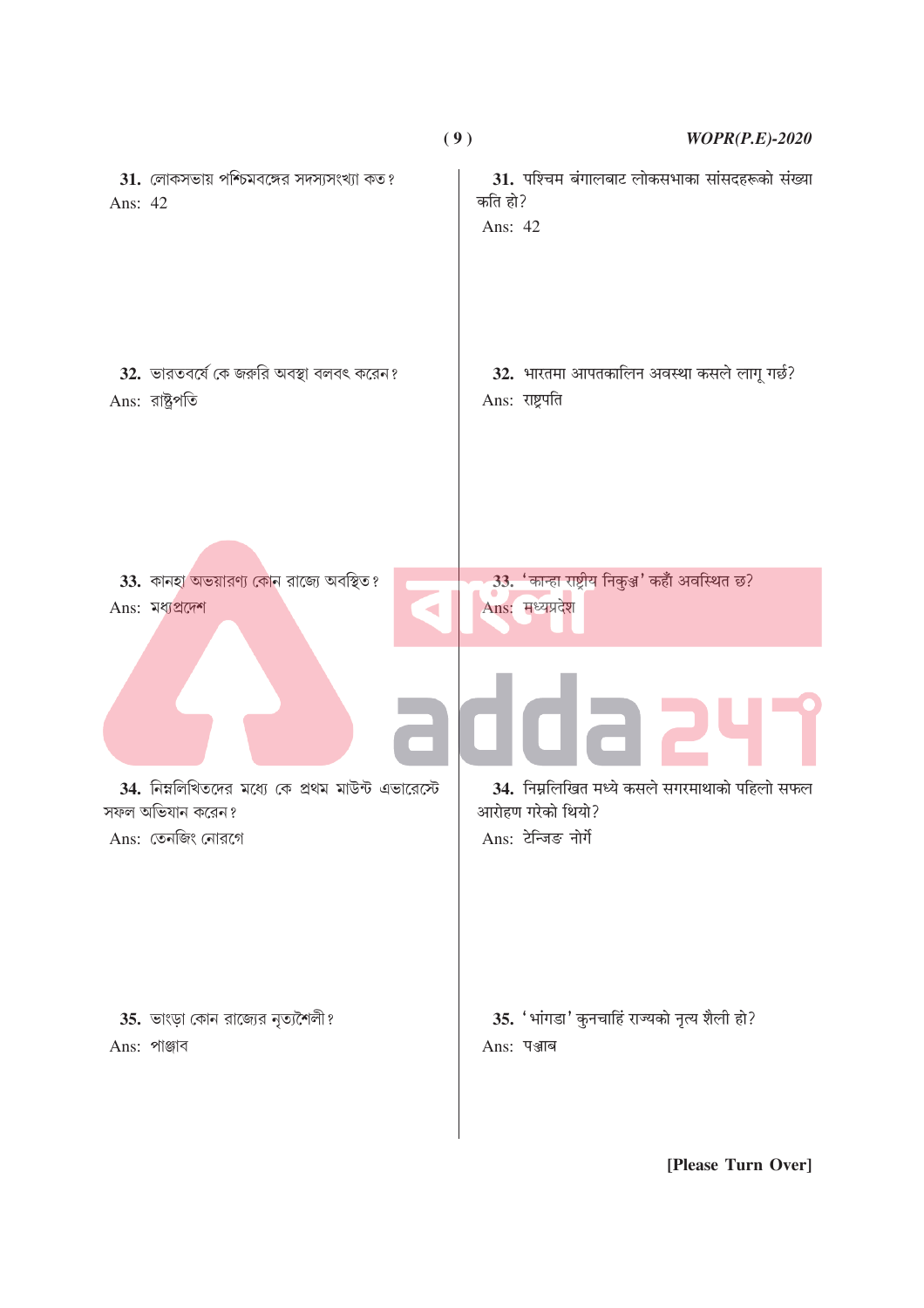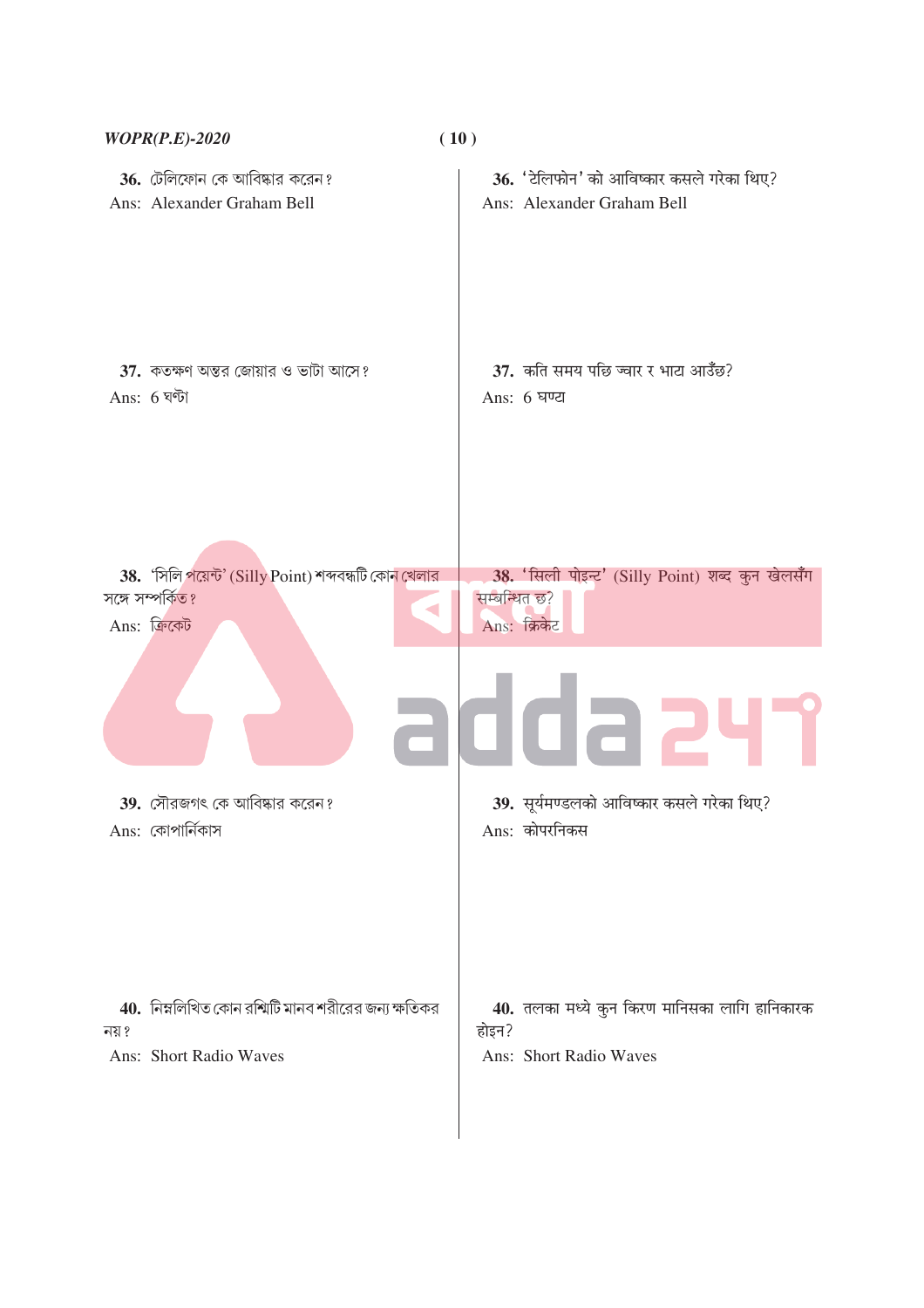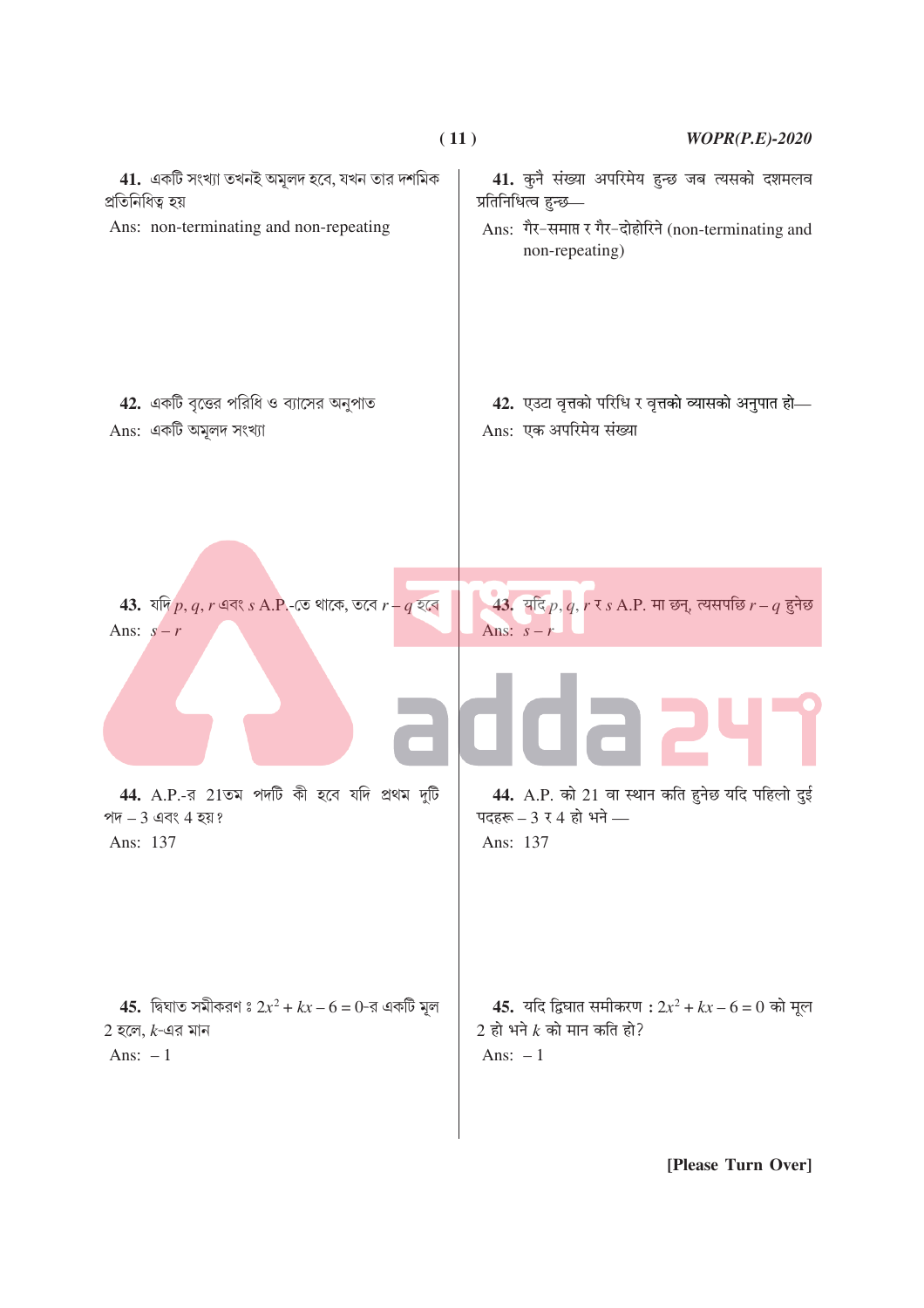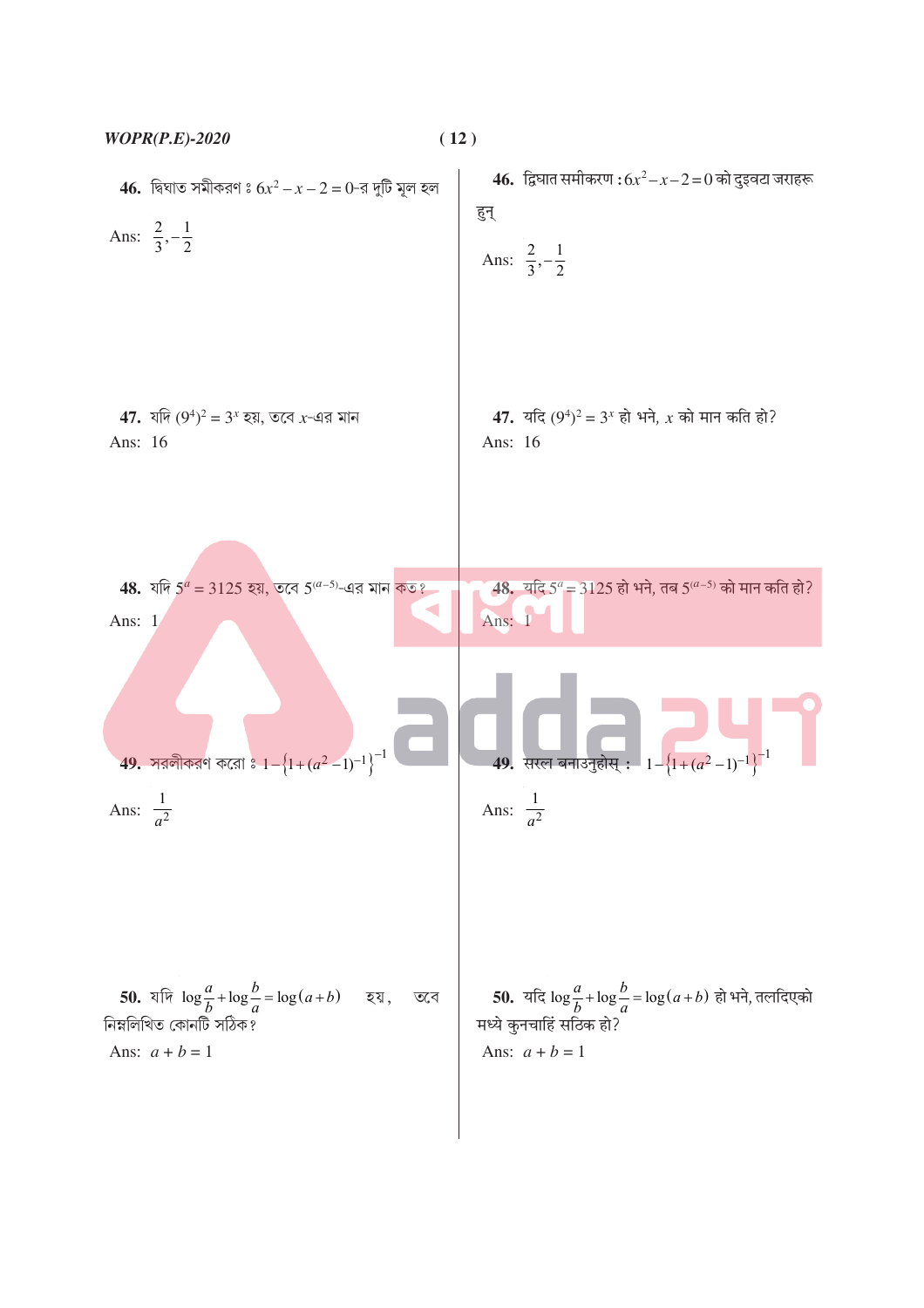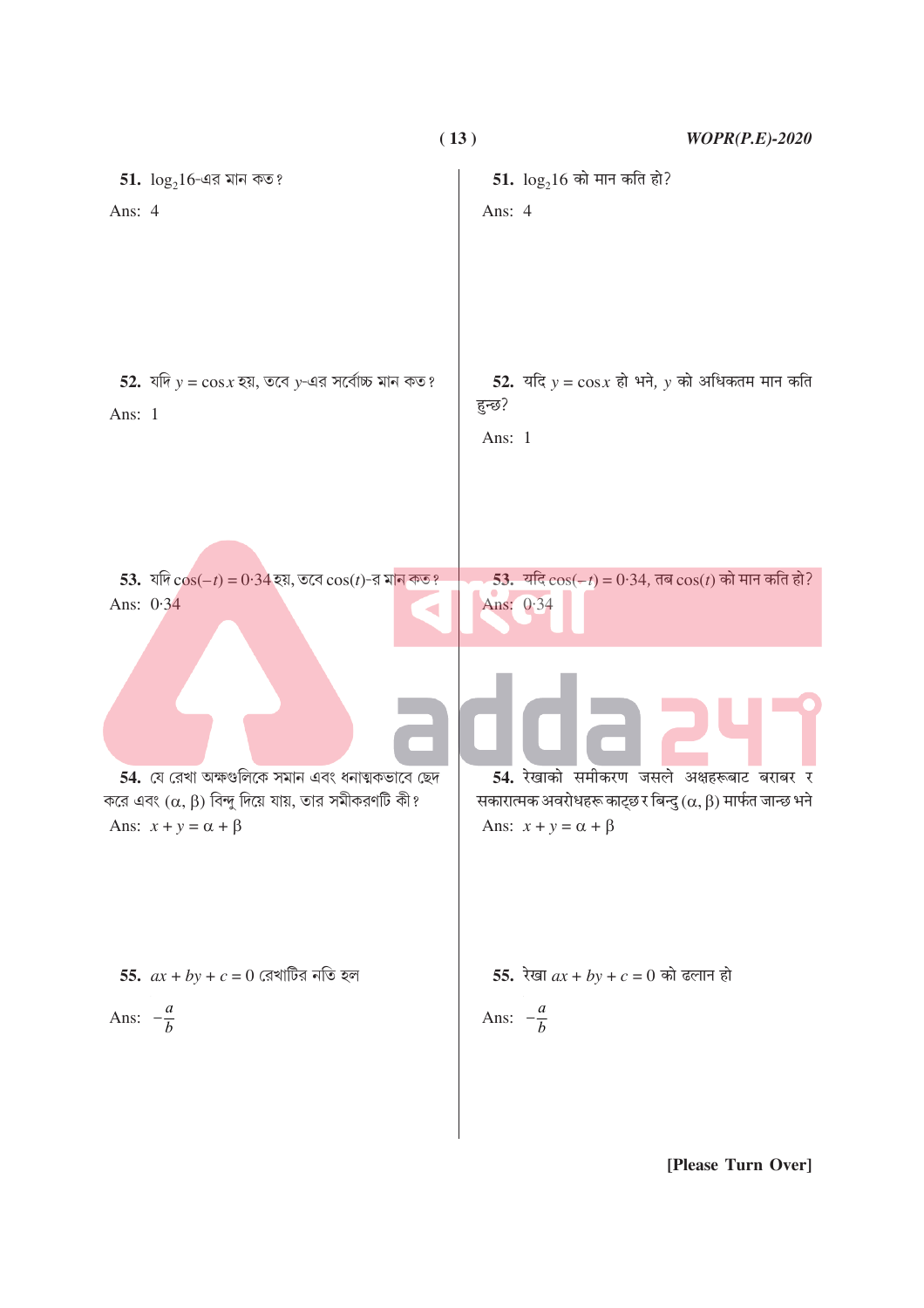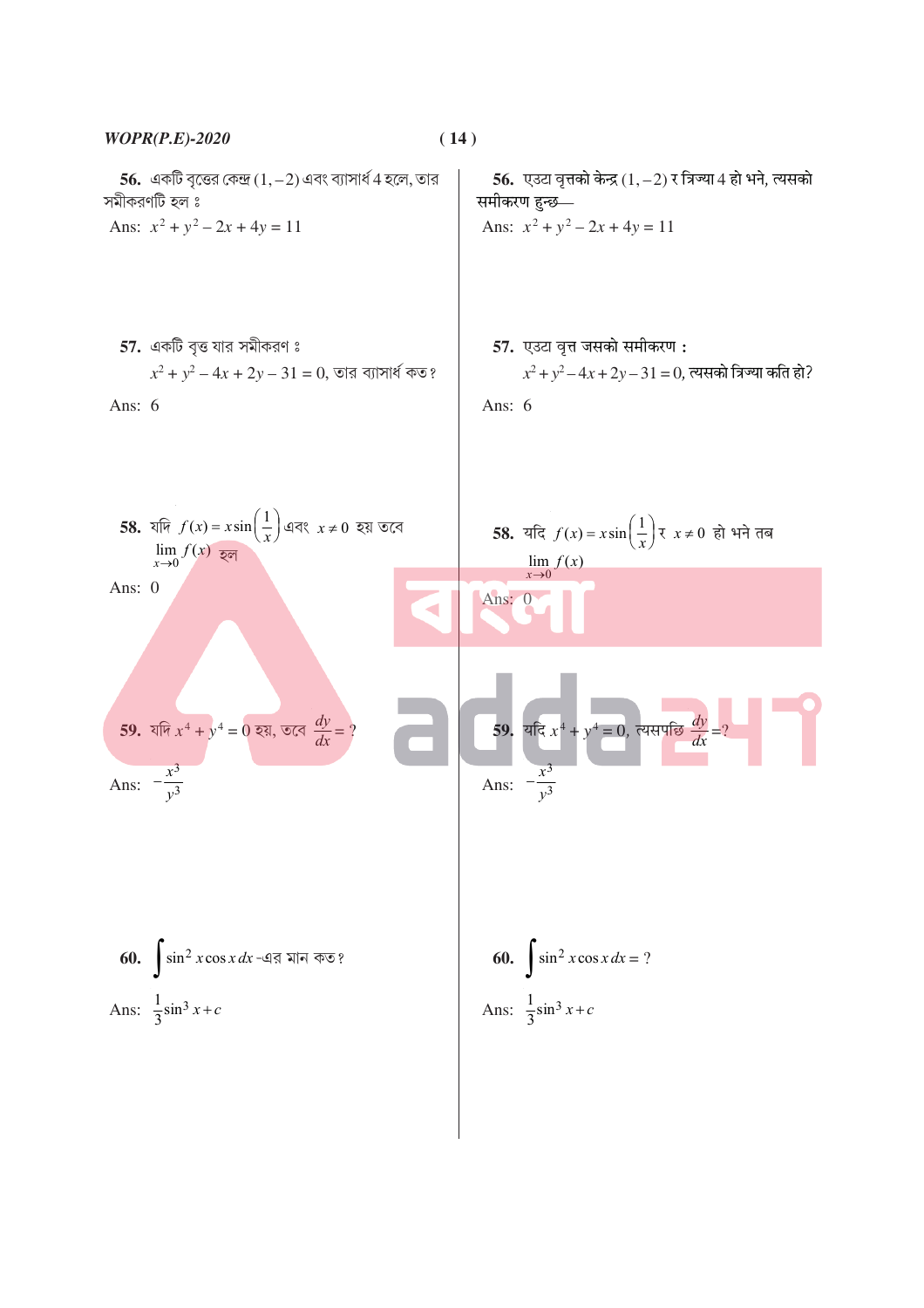

 $(15)$ 

## $WOPR(P.E)-2020$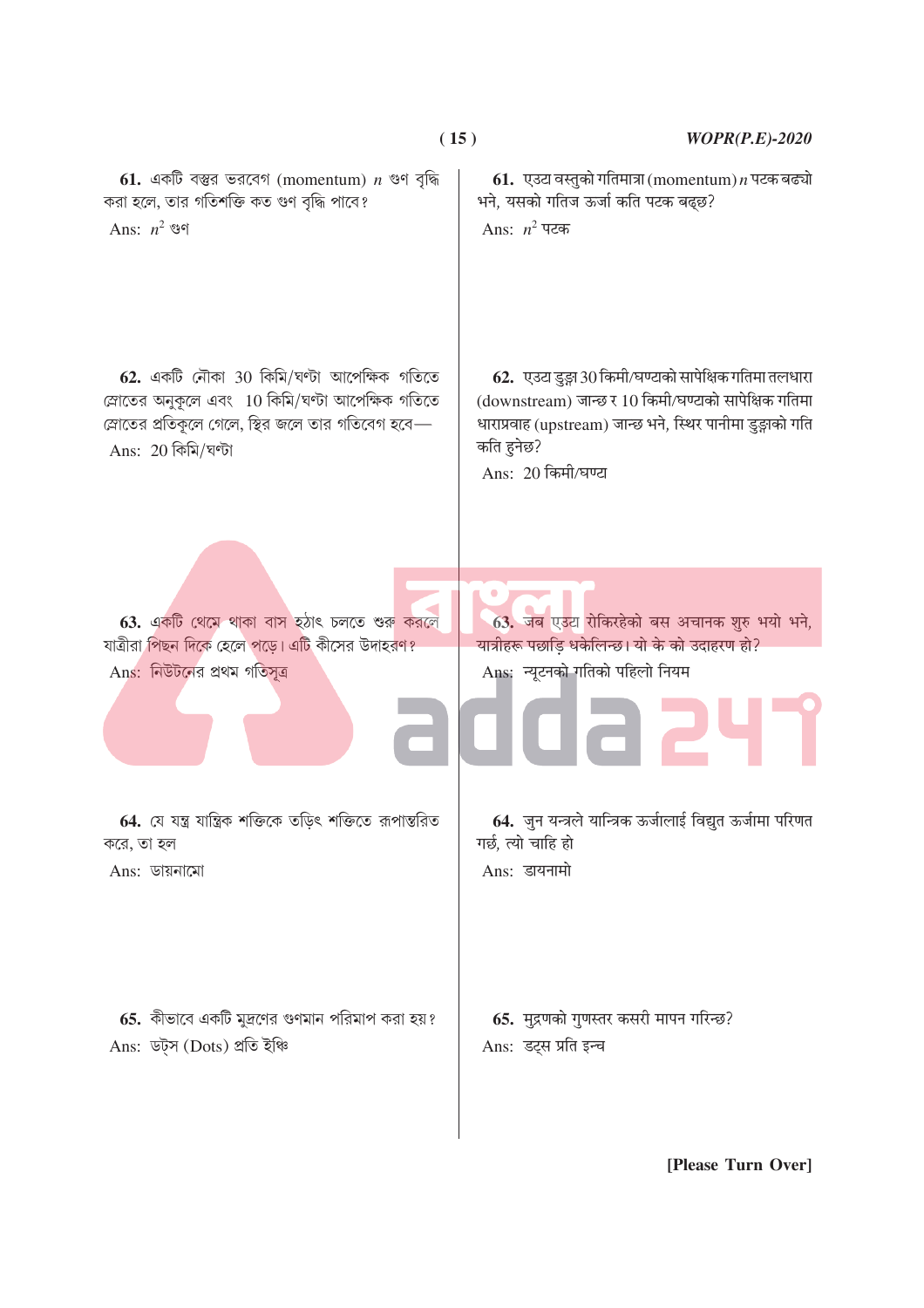| <b>WOPR(P.E)-2020</b>                                                                                                                                    | (16)                                                                                                                                                |
|----------------------------------------------------------------------------------------------------------------------------------------------------------|-----------------------------------------------------------------------------------------------------------------------------------------------------|
| 66. ইলেকট্রিক ইস্ত্রিতে তাপীয় কুণ্ডলী নির্মাণে কী ব্যবহার                                                                                               | 66. बिजुलिको को फलाममा ताप तत्व बनाउनको लागि कुन                                                                                                    |
| করা হয়?                                                                                                                                                 | चाहि तत्वको प्रयोग गरिन्छ?                                                                                                                          |
| $Ans:$ নাইক্রোম                                                                                                                                          | Ans: नाइक्रोम                                                                                                                                       |
| 67. নিম্নলিখিত কোন মাধ্যমটিতে আলোর গতিবেগ                                                                                                                | 67. निम्नलिखित मध्ये कुन माध्यममा प्रकाशको गति                                                                                                      |
| সৰ্বোচ্চ ?                                                                                                                                               | अधिकतम हुनेछ?                                                                                                                                       |
| Ans: জল                                                                                                                                                  | Ans: पानी                                                                                                                                           |
| 68. মানুষের শ্রবণ ক্ষমতার মাত্রা (Range) কত?                                                                                                             | 68. मानव जातिको लागि ध्वनिको श्रव्य दायरा कति हो?                                                                                                   |
| Ans: 20 Hz থেকে 20000 Hz                                                                                                                                 | Ans: 20 Hz तिर 20000 Hz                                                                                                                             |
| $69.$ কোনো বস্তুর ক্ষমতার রাশিমালা হল—                                                                                                                   | 69. कुनै वस्तुको शक्तिको अभिव्यक्ति हुन्छ $-$                                                                                                       |
| Ans: ক্ষমতা = কৃতকাৰ্য / সময়                                                                                                                            | Ans: शक्ति = कार्य सम्पन्न / समय                                                                                                                    |
| <b>70.</b> কোনো সমতলে একটি নির্দিষ্ট বিন্দুর চারপাশে<br>পরিভ্রমণরত একটি বস্তুর কৌণিক (angular) ভরবেগ নির্দেশিত<br>হয়<br>Ans: ঘূর্ণনতলের লম্বরেখা বরাবর। | 70. कुनै स्तहमा एउटा निश्चित बिन्दुको वरिपरि घुमिरहेको<br>एउटा वस्तुको कोणीय (angular) गति निर्देशित हुन्छ<br>Ans: घुर्णन समतलको बराबर लम्बवत रेखा। |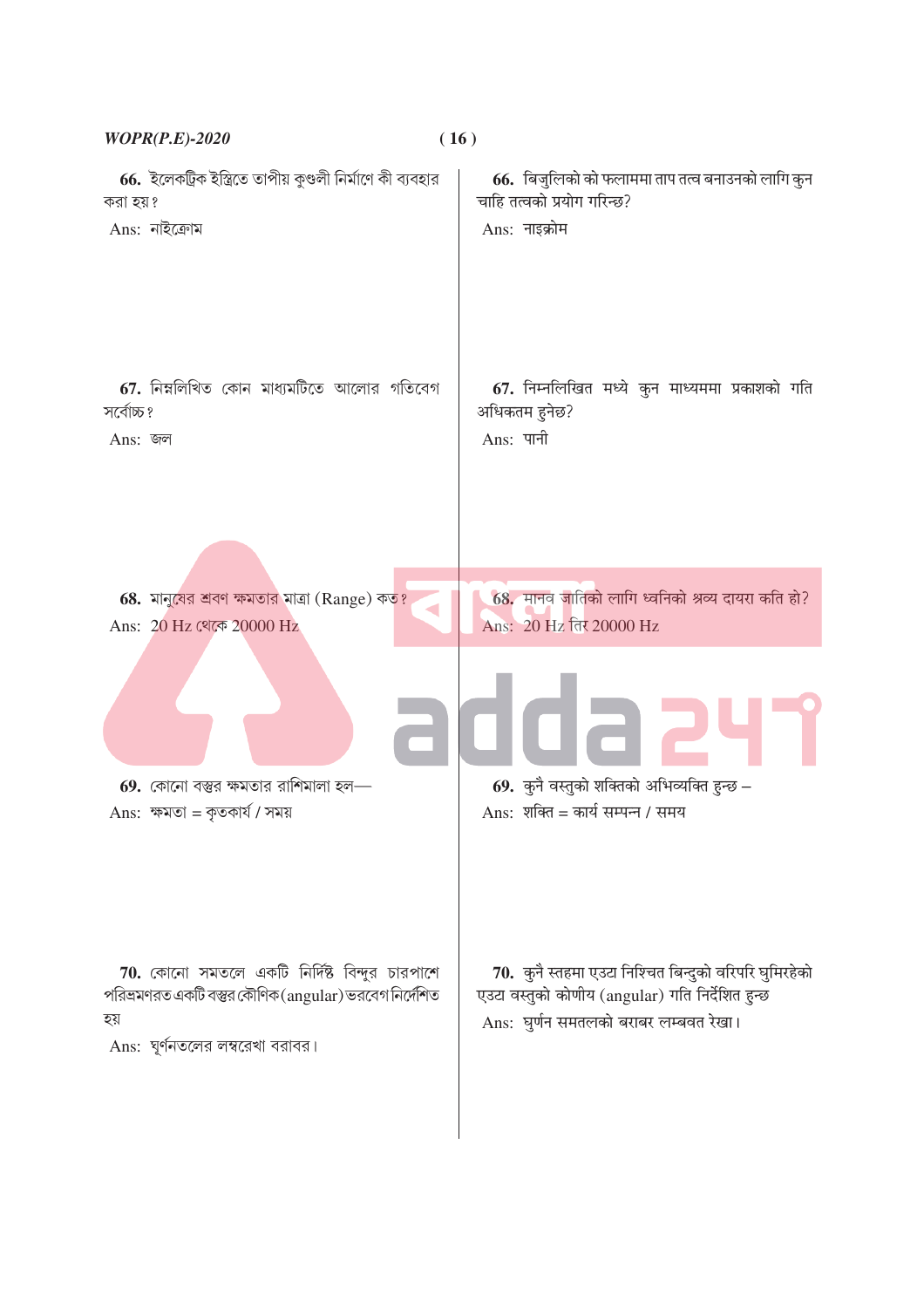| (17)                                                                                                                                                                                       | $WOPR(P.E)-2020$                                                                                                                                                                                                                                                                  |
|--------------------------------------------------------------------------------------------------------------------------------------------------------------------------------------------|-----------------------------------------------------------------------------------------------------------------------------------------------------------------------------------------------------------------------------------------------------------------------------------|
| $71.$ একটি সরল দোলকের পর্যায়কাল দ্বিগুণ হবে যদি                                                                                                                                           | 71. साधारण पेंडुलमको अवधि दोब्बर हुनेछ यदि                                                                                                                                                                                                                                        |
| Ans: এর কার্যকরী দৈর্ঘ্য চার গুণ করা হয়।                                                                                                                                                  | Ans: यसको लम्बाइ चार गुणाले बढेको छ।                                                                                                                                                                                                                                              |
| $72.$ এর মধ্যে কোনটি একটি তরঙ্গের বৈশিষ্ট্য নয়?                                                                                                                                           | 72. तलदिएका मध्ये कुनचाहिं तरंगको विशेषता होइन?                                                                                                                                                                                                                                   |
| Ans: ভর (Mass)                                                                                                                                                                             | Ans: मास (Mass)                                                                                                                                                                                                                                                                   |
| $73.$ কোনো বর্তনীতে রোধকের দুই প্রান্তে $10V$ বিভবপ্রভেদ<br>প্রয়োগ করলে, প্রবাহমাত্রার মান হয় 1A; ওই রোধকের দুই<br>প্রান্তে ৪V বিভবপ্রভেদ প্রয়োগে, প্রবাহমাত্রার মান হবে<br>Ans: $0.8A$ | 73. यदि कुनै सर्किटमा प्रतिरोधको दुई प्रान्तमा $10V$ को<br>पोटेन्सियल भिन्नता प्रयोग गऱ्यो भने, विद्युतप्रवाह (current)<br>मात्रा 1A हुन्छ, त्यही प्रतिरोधको दुई प्रान्तमा 8V को पोटेन्सियल<br>भिन्नता प्रयोग गन्यो भने, विद्युतप्रवाह (current) मात्रा कति हुन्छ?<br>Ans: $0.8A$ |
| 74. যখন দুটি অভিন্ন রোধকে একটি সিরিজ যুক্ত করা হয়,                                                                                                                                        | 74. जब दुई समान प्रतिरोधकहरू एउटा श्रृंखलामा जोडियो                                                                                                                                                                                                                               |
| তখন তাদের সমতুল্য প্রতিরোধ হয় R-এর সমান। যদি                                                                                                                                              | भने, तब तिनीहरूको समतुल्य प्रतिरोध R बराबर हुन्छ। यदि यी                                                                                                                                                                                                                          |
| এদেরকে একটি সমান্তরাল রোধকে যুক্ত করা হয়, তবে এদের                                                                                                                                        | <u>प्रतिरोधकहरूलाई एउटा समानान्तर प्रतिरोधकमा जोडियो भने,</u>                                                                                                                                                                                                                     |
| সমতুল্য প্ৰতিরোধ কত হবে?                                                                                                                                                                   | तब तिनीहरूको समतुल्य प्रतिरोध कति हुन्छ?                                                                                                                                                                                                                                          |
| Ans: $R/4$                                                                                                                                                                                 | Ans: $R/4$                                                                                                                                                                                                                                                                        |
| <b>75.</b> দুটি বা দুটির বেশি প্রতিরোধের সিরিজে, নিম্নোক্ত                                                                                                                                 | 75. दुई वा बढ़ी प्रतिरोधकहरूको श्रृंखलामा कुनचाहिं सठिक                                                                                                                                                                                                                           |
| কোনটি সঠিক?                                                                                                                                                                                | हो?                                                                                                                                                                                                                                                                               |
| Ans: প্রতিটি রোধের মধ্য দিয়ে প্রবাহিত বিদ্যুৎ সমান।                                                                                                                                       | Ans: प्रत्येक प्रतिरोधको माध्यमबाट प्रवाह समान हुन्छ।                                                                                                                                                                                                                             |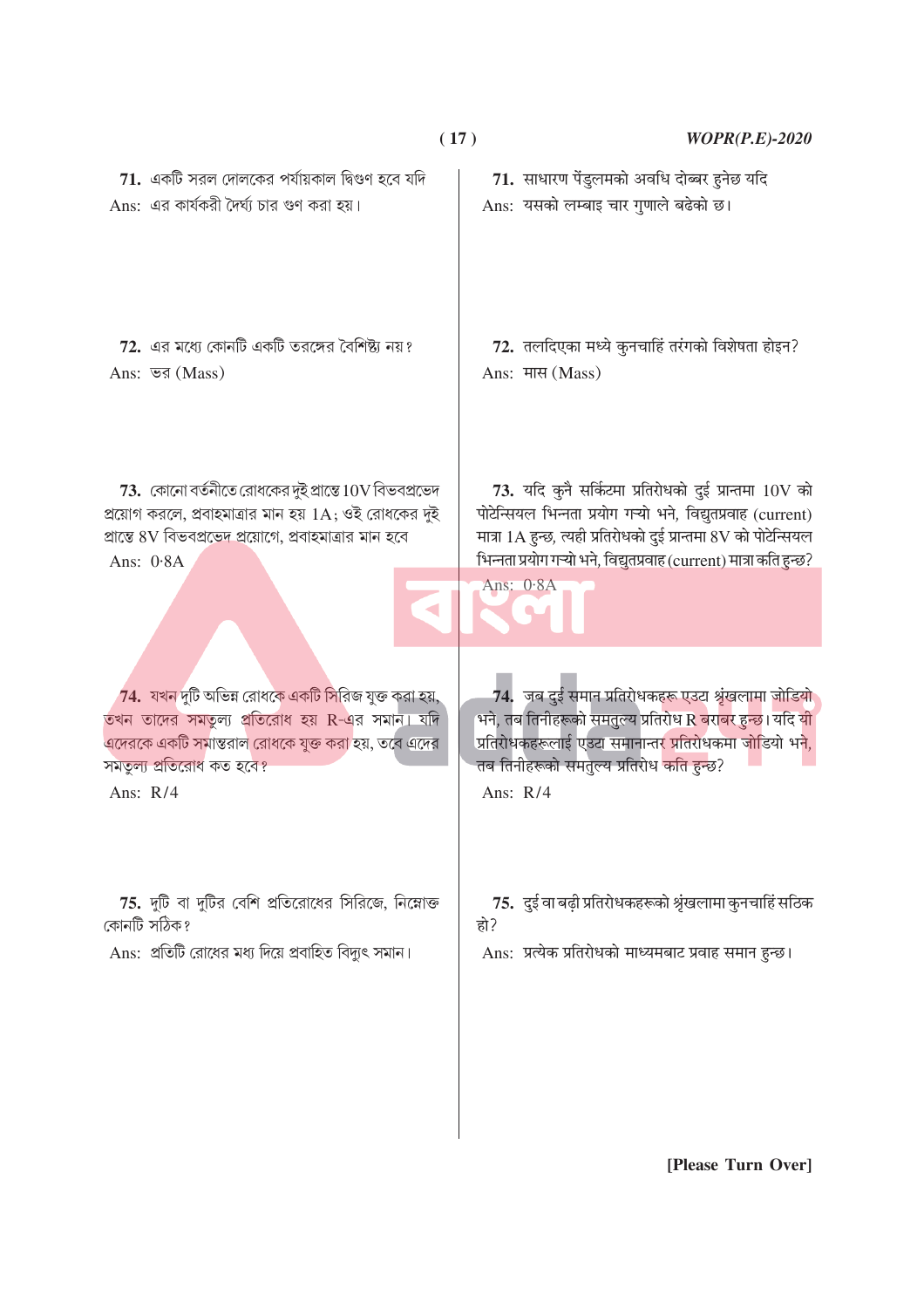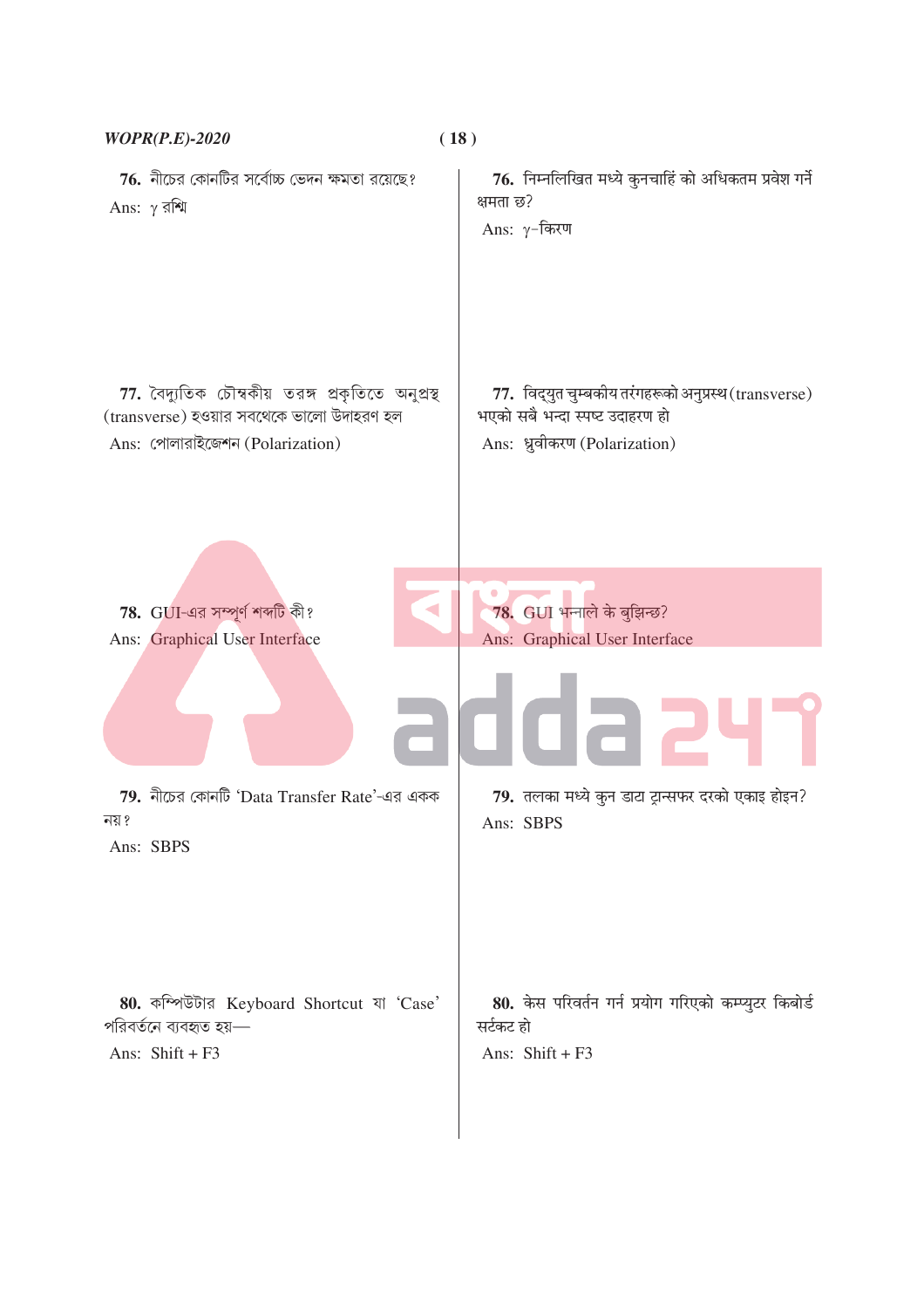

**( 19 )** *WOPR(P.E)-2020*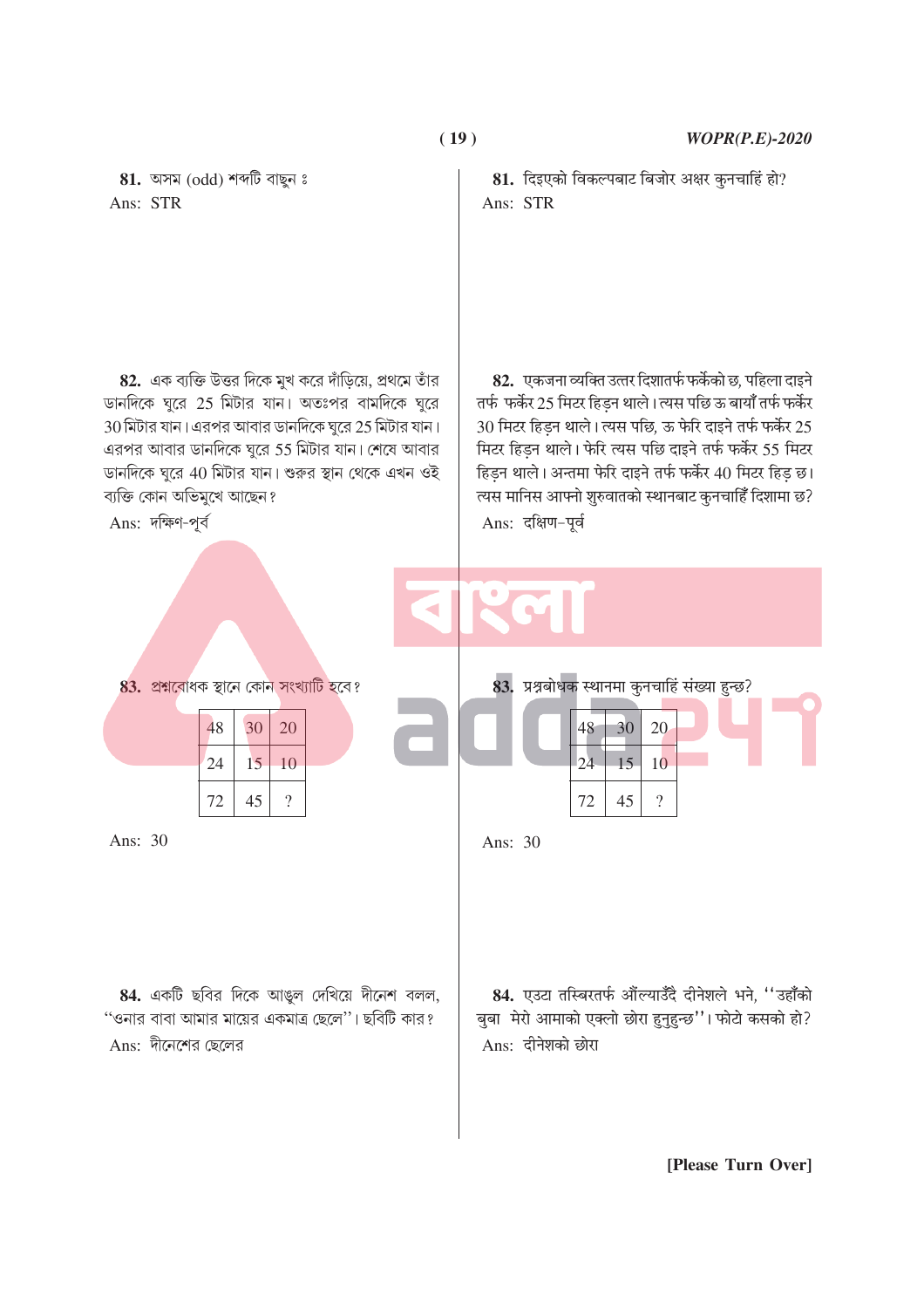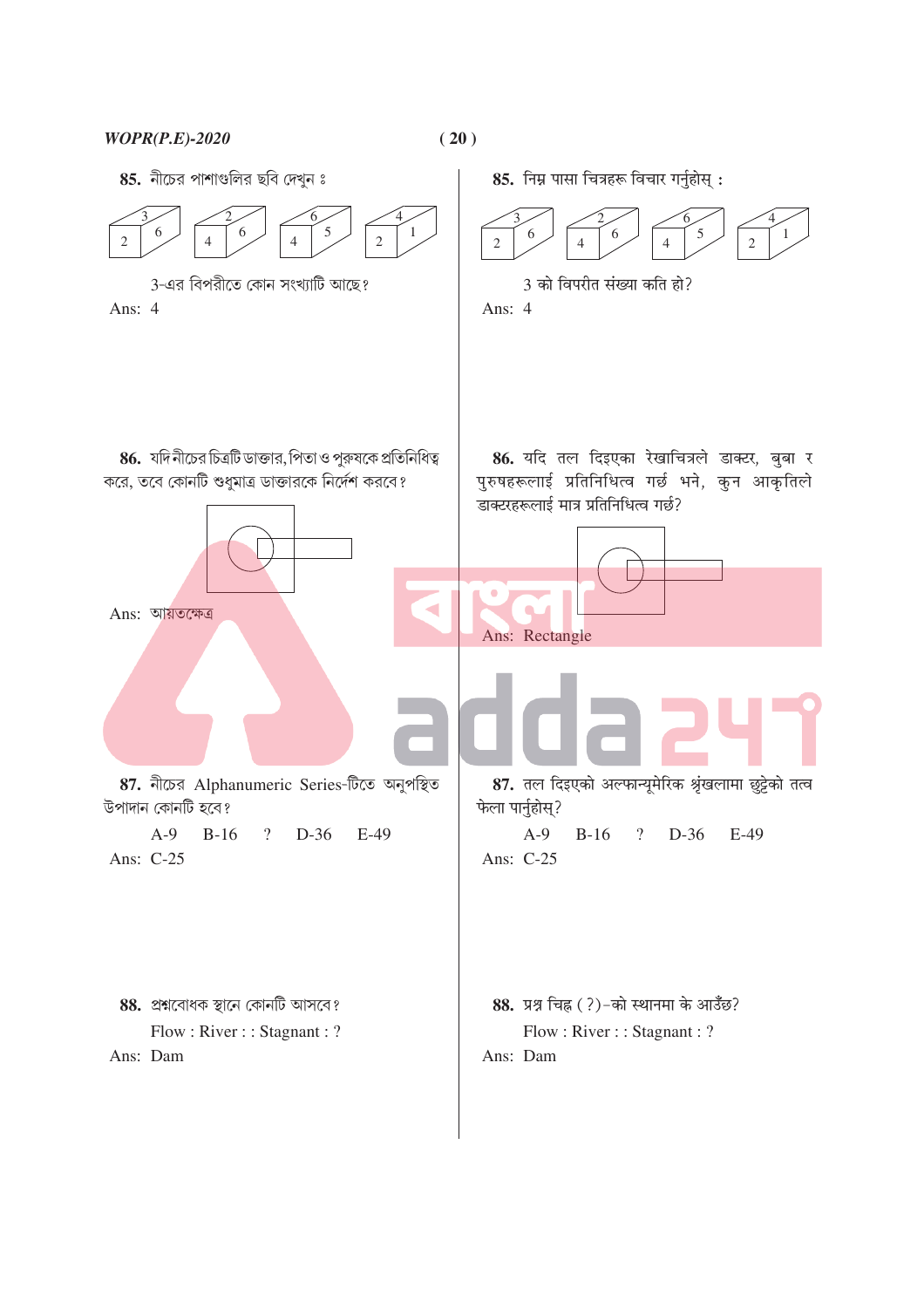## 89.  $Q 2 K 4 * S B K + D 5 1 F & R S O^{\wedge} C$

যদি উপরোক্ত Series-টির থেকে সমস্ত চিহ্নগুলি (Symbols) সরিয়ে দেওয়া হয়, তাহলে ডানদিক থেকে ষষ্ঠ স্থানে কোনটি আসবে?

Ans:  $5$ 

यदि माथिको श्रृंखलाबाट सबै प्रतीकहरू हटाइयो भने, दाहिने तर्फबाट छटों स्थानमा कुनचाहिं तत्व आउँछ?

89.  $Q 2 K 4 * S B K + D 5 1 F & R S O^C$ 

Ans:  $5$ 

90. নীচে কিছু alphabet-এর সাপেক্ষে কিছু codes দেওয়া হয়েছে. তার উপর ভিত্তি করে উত্তর দিন ঃ

| alphabet | m      |      |           |   | $\sim$<br>ັ |        |     |
|----------|--------|------|-----------|---|-------------|--------|-----|
| code     | ¢<br>Φ | $\%$ | $\propto$ | ∗ | @           | #<br>π | ' A |

যদি T-এর code I-এর সঙ্গে পরিবর্তন করা হয়, যদি N-এর code K এবং একইভাবে অন্যগুলিও পরিবর্তন করা হয়, তবে 'SKIP' শব্দটির code কী হবে? Ans: \*%\$#

91. নীচের সংখ্যাগুলি দেখুন এবং প্রশ্নটির উত্তর দিন ঃ

যদি প্রতিটি সংখ্যার অঙ্কগুলিকে পরস্পরের সঙ্গে গুণ

234 657 283 647 994

Ans: 994

করা হয়, তবে কোন সংখ্যাটির গুণফল সর্বোচ্চ হবে?

90. केही अक्षरहरू (alphabet) को कोड (codes) तल दिइएको छ. कोडिङको आधारमा निम्न प्रश्रको जवाफ दिनहोस :

| alphabet | m      |      | D |   |   | c<br>N          |  |   |  |
|----------|--------|------|---|---|---|-----------------|--|---|--|
| code     | đ<br>Ψ | $\%$ | Λ | α | ∗ | $^{\copyright}$ |  | ~ |  |

यदि  $T$  लाई I को रूपमा कोड गरिएको छ, N लाई  $\boldsymbol{\mathrm{K}}$ को रूपमा कोड गरिएको छ र त्यसैगरि अरूहरूलाई पनि परिवर्तण गरियो भने, 'SKIP' शब्दको कोड के हुनेछ?

Ans: \*%\$#

91. तल दिइएको संख्याहरू हे<u>र्नुहोस्,</u> र निम्न प्रश्नको जवा<mark>फ</mark> दिनहोस:

234 657 283 647 994

 $CORRA$  कसरी लेख्न सकिन्छ?

Ans: 3152181

प्रत्येक संख्याका सबै अंकहरूलाई एकअर्काले गुणन गर्दा यी मध्ये कुन संख्याको गुणन सबैभन्दा ठूलो हुनेछ? Ans: 994

92. यदि ZEBRA लाई 2652181 लेखिएको छ भने

92. যদি ZEBRA লেখা হয় 2652181 ভাবে, তাহলে  $COBRA$  কীভাবে লেখা হবে? Ans: 3152181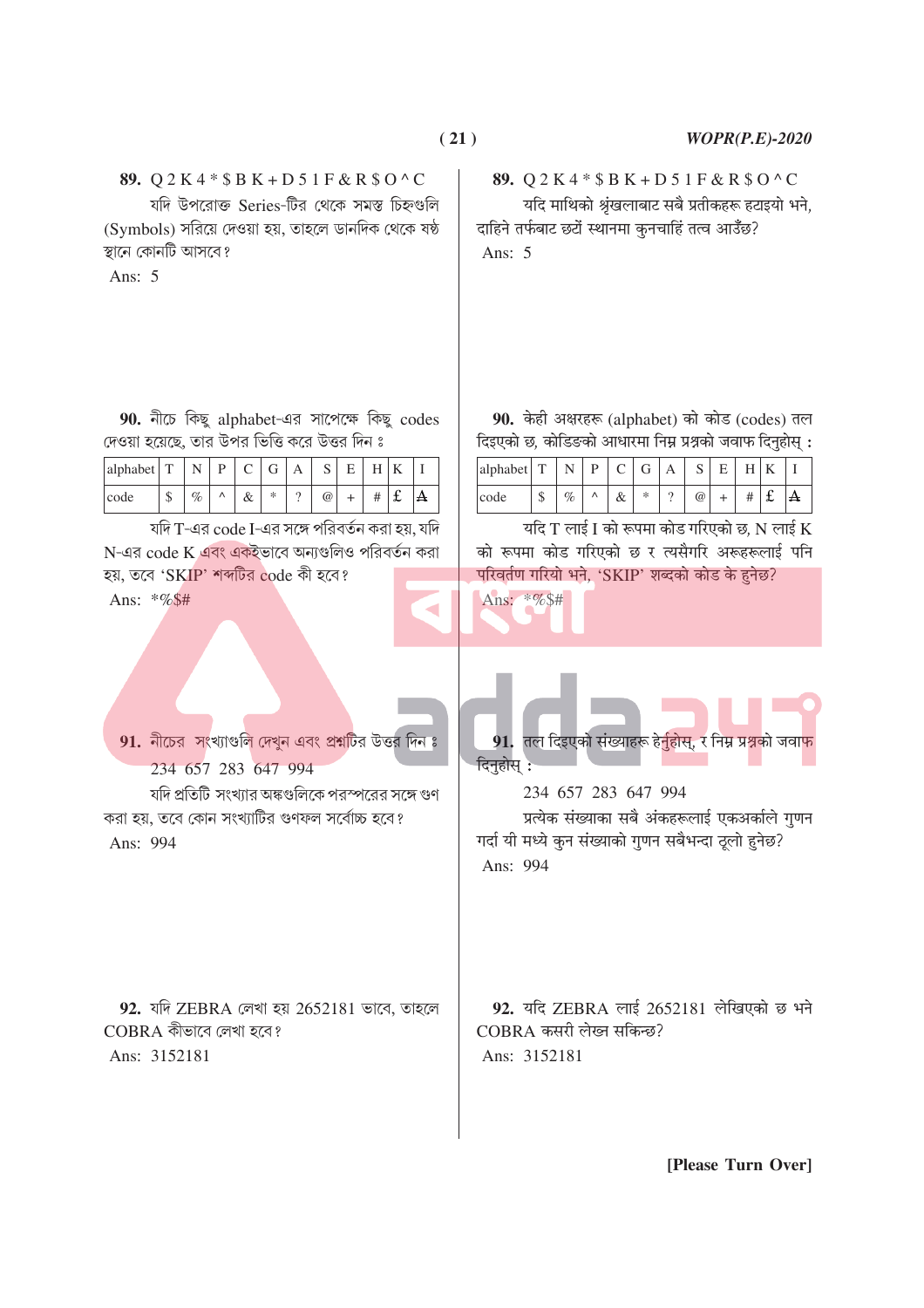